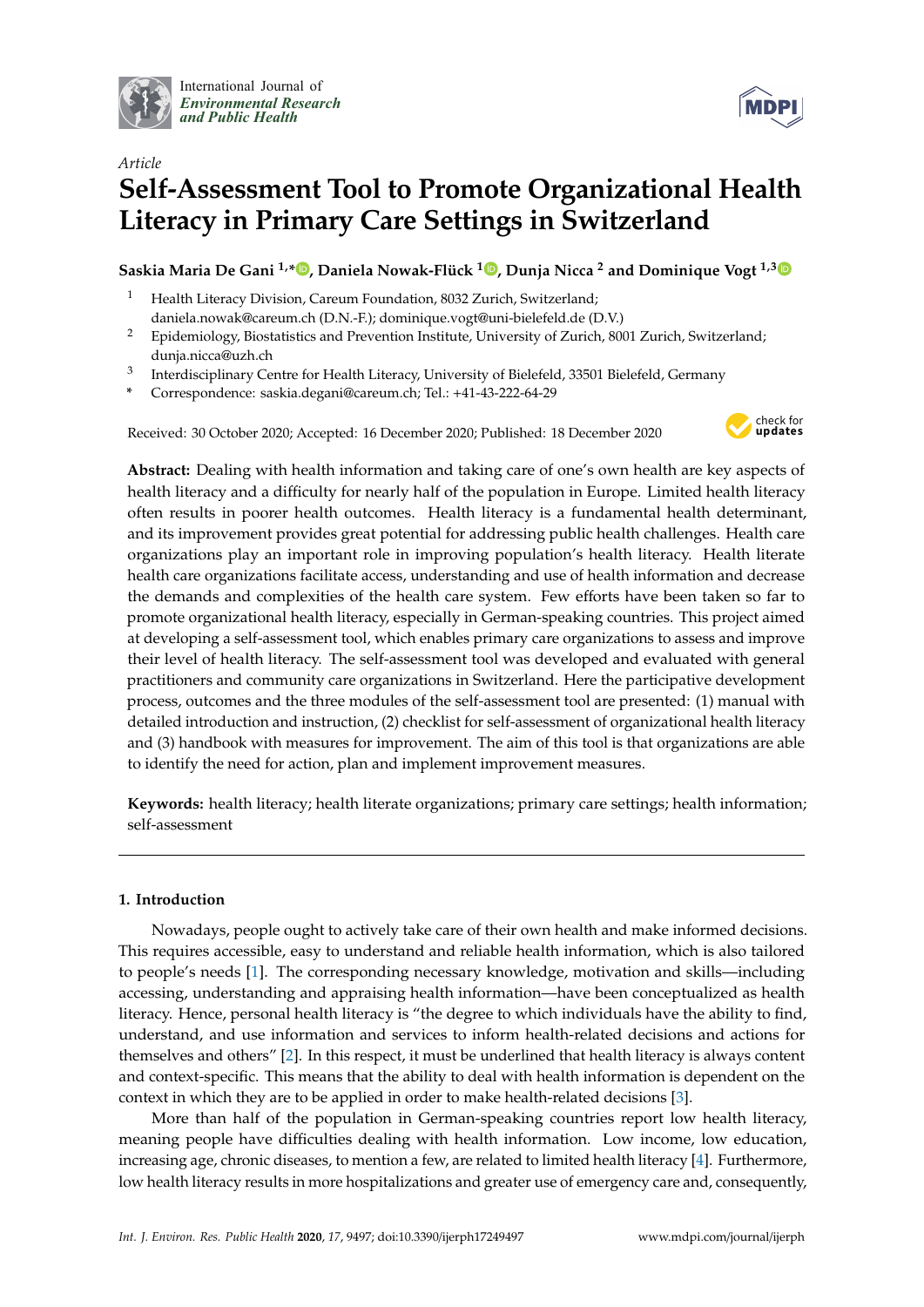is associated with worse health outcomes [\[5\]](#page-12-4). Health literacy is, therefore, an important health determinant [\[6\]](#page-12-5) that needs to be strengthened.

Most approaches for improving health literacy so far focus on personal health literacy by increasing people's knowledge or specific skills [\[7\]](#page-13-0). However, to improve health literacy effectively, interventions need to be focusing equally on reducing the demands and complexities of the health care system. The need for organizations to better respond and act on the health literacy requirements of individuals has been recognized [\[6](#page-12-5)[,8](#page-13-1)[,9\]](#page-13-2). This approach is addressed by the so-called concept of health-literate (health care) organizations [\[9\]](#page-13-2) or organizational health literacy, which is "the degree to which organizations equitably enable individuals to find, understand, and use information and services to inform health-related decisions and actions for themselves and others" [\[2\]](#page-12-1).

Health and social care organizations are able to empower the population they serve by ensuring health-literate friendly and responsive structures and processes. Health literate health care organizations facilitate access, navigation, understanding and use of health information and services for the population to take care of their own health [\[8\]](#page-13-1). These organizations can be characterized by the following attributes [\[8\]](#page-13-1): They approve health literacy as an organizational value and integrate it in their structure, process and culture; they aim to strengthen health literacy of their users, their staff, as well as on different interfaces; they facilitate access to and navigation within their organization; they use clear and easy to understand oral and written communication, and they meet the needs of their users. Health care organizations that internalize these attributes enable their users to access and effectively use health services and materials, increase their competencies, and substantially contribute to better health outcomes. These attributes have been used to conceptualize organizational health literacy in organizational assessment tools and guides to support the implementation thereof in health organizations [\[10](#page-13-3)[,11\]](#page-13-4).

However, until today only a few tools have been developed to assess organizational health literacy and to support organizations to increase health literacy successfully. One of them is the "self-assessment tool to investigate the organizational health literacy of hospitals" [\[12,](#page-13-5)[13\]](#page-13-6) following the "Vienna Concept of Health Literate Hospitals and Health care Organizations" (V-HLO), which is predominantly tailored towards hospitals. A tool that focuses on community service organizations is "HeLLO Tas!" [\[14\]](#page-13-7), a Tasmanian toolkit for developing organizational health literacy. Another tool from the southern hemisphere is the "Organizational Health Literacy Responsiveness (Org-HLR) self-assessment tool", which addresses a broad range of organizations across the health and social service sector [\[15\]](#page-13-8). A tool from Germany assesses which attributes of health literate health care organizations are implemented in certain health care organizations [\[16\]](#page-13-9). Furthermore, there are two tools from the United States that aim at improving health literacy in hospitals [\[17\]](#page-13-10) and health care settings [\[18\]](#page-13-11). Such self-assessment tools have shown to be useful in supporting monitoring, continuous quality improvement activities, self-reflection, organizational learning and benchmarking in order to enhance organizational performance and effectiveness [\[19\]](#page-13-12). Despite the huge potential of such tools to assess and enhance organizational health literacy, they need to be specific in order to be successful in practice. Most approaches have merely focused on inpatient care or health care organizations in general; specifically, outpatient and/or primary care settings have marginally been integrated. However, especially primary care settings offer a huge opportunity to enhance health literacy of the population, as they are often the first and a regular contact within the health system.

Only recently, the concept of health literate organizations has gained attention in Switzerland. Hence, there is a lack of comprehensive tools and interventions to improve organizational health literacy in health care settings in general, but especially in primary care settings [\[10,](#page-13-3)[20\]](#page-13-13). As mentioned above, particularly primary care settings with their regular and close contact with their users have great potential in increasing their health literacy levels. Therefore, there is an urgent need to design, implement and evaluate tools in respect to effectiveness that enables organizations to become a health literate health care organization. By strengthening the health literacy of health service providers, especially in primary care, the health literacy of the population can eventually be enhanced.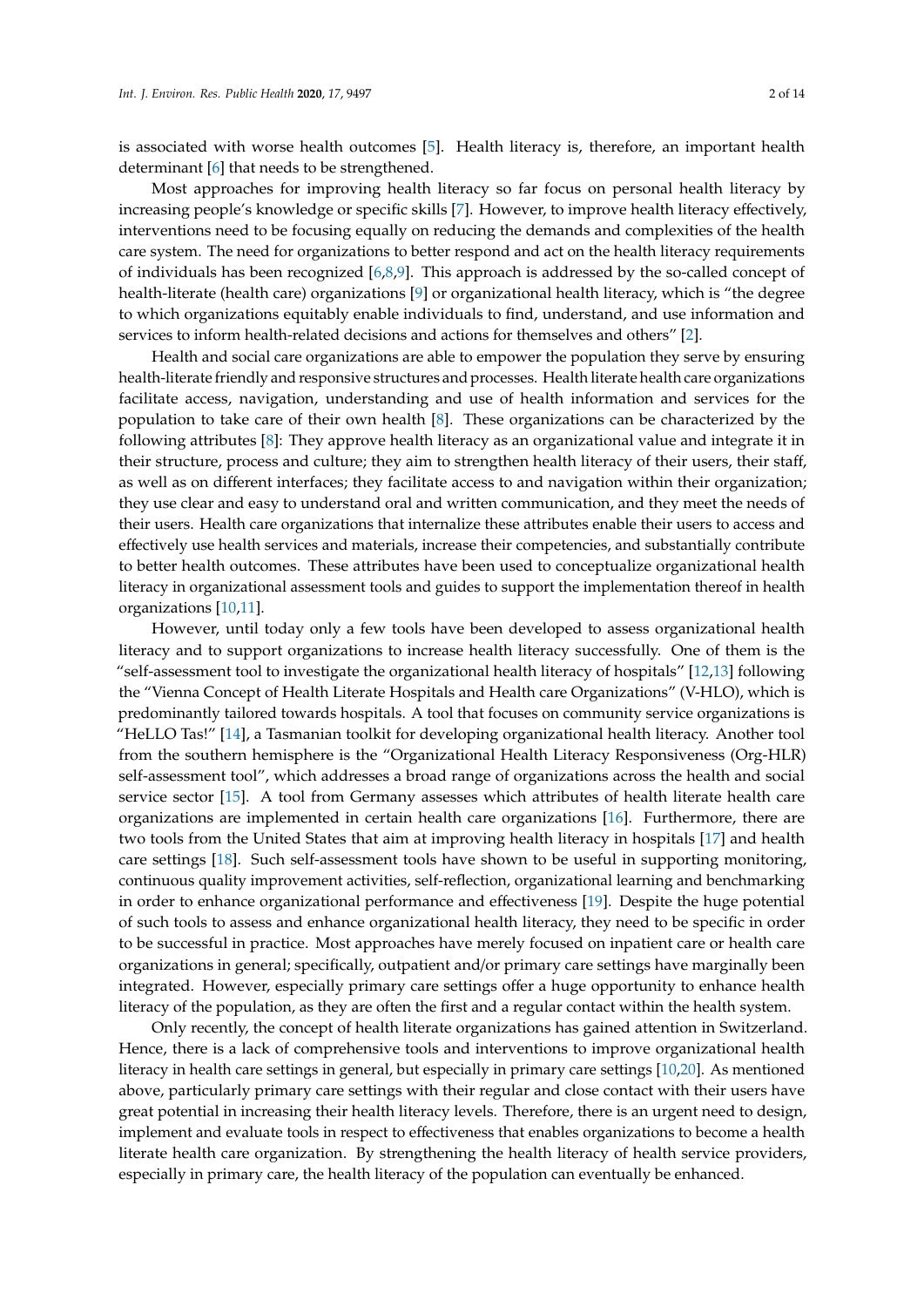The aim of this implementation-oriented research project was to close the research gap by developing and evaluating a self-assessment tool for general practitioners and community care services to improve the health literacy of primary care organizations in Switzerland. Based on already existing tools [\[8](#page-13-1)[,13](#page-13-6)[–15\]](#page-13-8) and in a participative process with general practitioners and community care service organizations, our objective was to develop a tool that assesses the current situation of a primary care organization, supports the organization to create an action plan and provides information for implementation of the defined actions. Therefore, we developed a tool called "Organizational Health Literacy Self-Assessment Tool for Primary Care" (OHL Self-AsseT) for primary care settings in Switzerland, consisting of the following three modules: (1) a manual containing a clear and easy to understand introduction into the health literacy concept and detailed instructions on how to use the tool; (2) a checklist for the self-assessment of general practitioners and community care services in Switzerland; (3) a handbook as a reference for measures of improvement according to the content of the checklist. This article focuses on the checklist that builds the core of this self-assessment tool. The participative development process of the self-assessment tool, together with the outcomes, is presented in short as well. The three modules of the self-assessment tool are described, and the entire translated checklist is shown in the results part.

# **2. Materials and Methods**

This project was organized into two parts. The first part served to generate the structure, domains and content of the self-assessment tool and to create the first draft. In order to develop a self-assessment tool for general practitioners and community care services, we performed a literature review of existing tools and interventions in the field of organizational health literacy. Combining the results of the literature review and in constant exchange with our practice partners and experts from Austria (Gesundheit Österreich GmbH), we developed a draft of the self-assessment tool. In the second part, we conducted group and expert interviews to evaluate the draft and revised the self-assessment tool accordingly. In the current method section, we describe not only the development process itself (literature review, draft, evaluation with interviews) but also the results of the evaluation interviews and the revision of the draft. The self-assessment tool consisting of the three modules (manual, checklist, and handbook) is then described in the results section.

# *2.1. Narrative Literature Review and Adaption of Existing Tools*

In a first step, we conducted a narrative literature search in online databases (PubMed, CINAHL, PsychInfo), which was complemented by extensive hand searches. The aim of the literature search was to obtain a comprehensive insight into the topic of organizational health literacy as well as available instruments and materials. Since this was not a systematic search but rather a collection of material, no detailed bibliographic information can be provided. For this literature search, we used the following keywords: health literacy, organization, environmental health literacy, health literacy responsiveness, health literate health care organization, organizational health literacy, improving. The keywords were combined with AND or OR and formed into a search term. Publications were included for further screening when they related to health literacy at an organizational level and were published in English or German language. No limits of publication date or study design restrictions were made. Afterward, the identified publications were screened and then analyzed with regard to their relevance to the study objective. The analysis of the literature focused on identifying conceptual papers on organizational health literacy as well as assessment tools and health literacy guides. The results were listed in a table for internal project work and were processed by content analysis.

To date, very few tools in the field of health literacy of health care organizations exist [\[10\]](#page-13-3). Accordingly, we identified two tools as relevant to inform the development of our checklist: First, we thoroughly examined the comprehensive, piloted and validated "self-assessment tool to investigate the organizational health literacy of hospitals" [\[13\]](#page-13-6), following the V-HLO. The V-HLO linked organizational health literacy to quality management and drew on models of quality improvement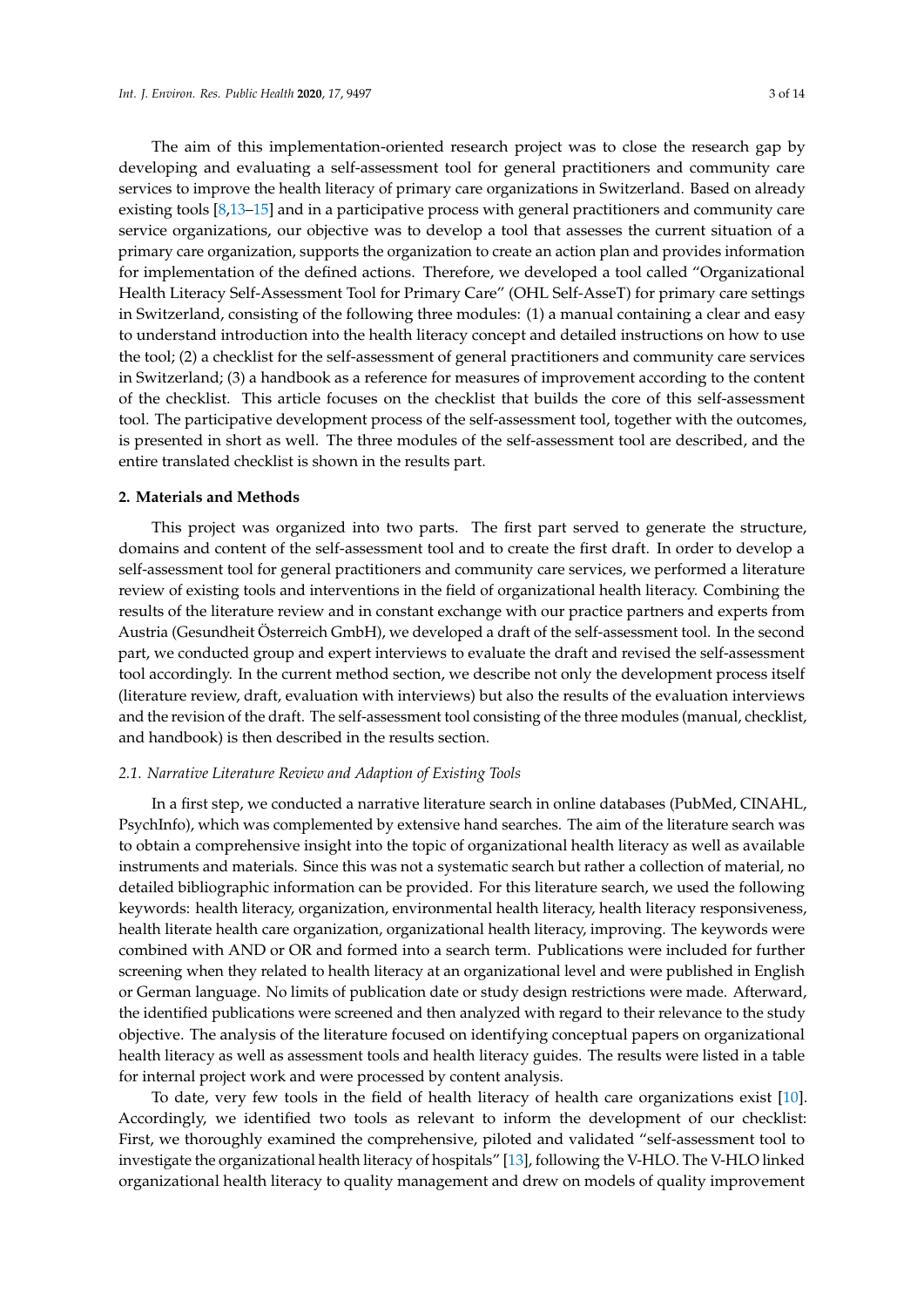and organizational development. The according tool comprises 9 standards, 22 sub-standards and 160 items in German language. The checklist is recommended to be completed by a multidisciplinary team of workforce members that are in charge of the quality of the organization [\[13\]](#page-13-6). The tool has lately been adapted to an international version in English language and one that covers different health care settings [\[12\]](#page-13-5). Second, we used the Tasmanian toolkit for developing organizational health literacy "HeLLO Tas!" [\[14\]](#page-13-7) to inform the development of our checklist. This toolkit consists of three parts: (1) the process (to become a health literate organization), (2) the checklist (to assess the actual status of the organization) and (3) the tools (to support the development process). This intuitive structure inspired us to use a similar composition of three modules (manual, checklist and handbook). Additionally, "HeLLO Tas!" describes a framework of six dimensions of a health literate organization, which are: access and navigation, communication, consumer involvement, meeting the needs of diverse communities, workforce and leadership and management. Moreover, the Tasmanian self-assessment checklist has a clear and remarkable design, and its items are written concisely and in plain language. Accordingly, we also tried to develop a clear design and write everything in an easily understandable language.

# *2.2. Development of the Draft*

According to our literature search and in discussion with our practice partners, we defined the structure of our self-assessment tool. We decided to organize the tool into three modules: (1) a manual, (2) a checklist and (3) a handbook.

# 2.2.1. Manual

The manual mainly contains instructions on how to use the checklist and guides the users step-by-step through the self-assessment process.

# 2.2.2. Checklist

Based on the ten attributes of a health literate health care organization [\[8\]](#page-13-1), the nine standards of the V-HLO tool [\[12\]](#page-13-5), the framework containing six dimensions of a health literate organization used by the Tasmanian toolkit [\[14\]](#page-13-7) as well as in close discussion with our practice partners (representatives of general practitioners and community care organizations), we elaborated the dimensions, sub-dimensions and criteria defining a health literate primary care organization in Switzerland. Table [1](#page-3-0) shows an example of the development of one dimension using the above-mentioned resources.

<span id="page-3-0"></span>

| Dimensions of the<br><b>OHL Self-AsseT</b>                       | Attributes of a Health Literate Health Care Organization [8]                                                                                                                                                                                                                                                                                                                                                                                                                  | Standards of the V-HLO [12]                                                                                                                                                                    | Dimension of<br>"HeLLO Tas!" [14] |
|------------------------------------------------------------------|-------------------------------------------------------------------------------------------------------------------------------------------------------------------------------------------------------------------------------------------------------------------------------------------------------------------------------------------------------------------------------------------------------------------------------------------------------------------------------|------------------------------------------------------------------------------------------------------------------------------------------------------------------------------------------------|-----------------------------------|
| 2. Communicating in<br>plain and easy to<br>understand language. | 6. Uses health literacy strategies in interpersonal communications<br>and confirms understanding at all points of contact.<br>8. Designs and distributes print, audiovisual, and social media<br>content that is easy to understand and act on.<br>9. Addresses health literacy in high-risk situations, including care<br>transitions and communications about medicines.<br>10. Communicates clearly what health plans cover and what<br>individuals must pay for services. | 2. Develop documents,<br>materials and services with<br>stakeholders in a<br>participatory manner<br>5. Apply health literacy<br>best-practices in all forms of<br>communication with patients | Communication                     |

# **Table 1.** Example of a dimension's development.

Accordingly, we defined the following six dimensions: "provide easy access to primary care service and facilitate navigation within", "communicating in plain and easy to understand language", "promoting health literacy of our users", "promoting health literacy of staff members", "incorporating health literacy into the management and organizational structure" and "promoting health literacy at care interfaces, networks and further activities of the organization". These six dimensions include and aggregate the most important attributes, standards or dimensions of health literate organizations according to our literature research as well our discussions with practice partners and our colleagues from Austria (Gesundheit Österreich GmbH), as they were conducting a similar project. Consequently, the present six dimensions represent crucial characteristics of health literate primary care organizations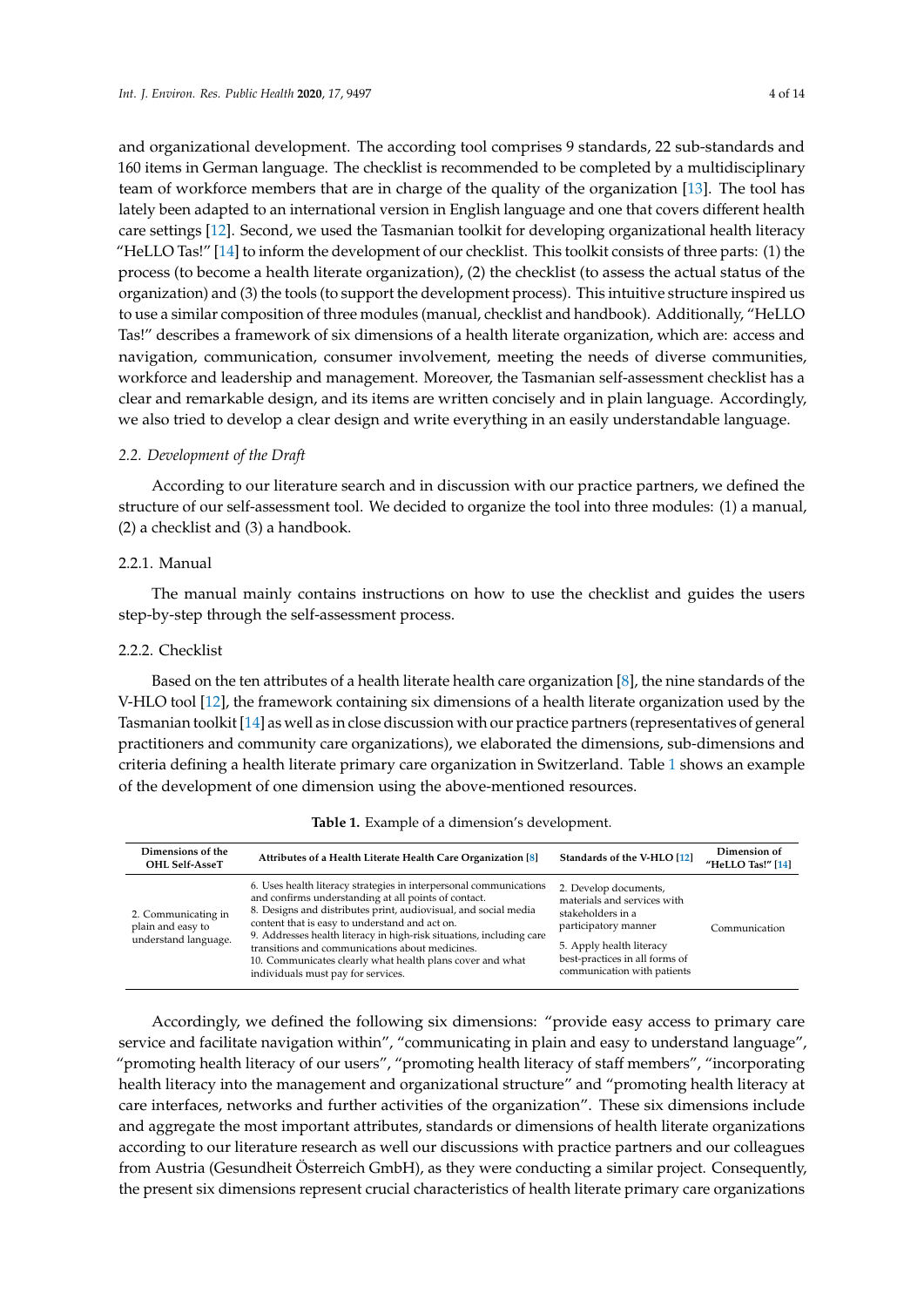and are specifically tailored towards primary care organizations, which was one of our major concerns. At the same time, we aimed at developing dimensions, which are concise and clear. This means that the dimensions should be clear for all workforce members of primary care settings, important for their everyday work as well as their organization's development process. Moreover, they should be able to fill in the checklist within a reasonable time.

These dimensions formed the main content of the checklist and were further divided into sub-dimensions and criteria. To give an example: For the first dimension, "provide easy access to primary care service and facilitate navigation within", we defined the two sub-dimensions "contact" and "navigation within the primary care service". Each sub-dimension then consists of multiple criteria, which are the statements the workforce members are rating and which are used to assess the primary care service organization (see results, Table [2\)](#page-8-0). We adopted the rating scale for our checklist from the Vienna model [\[12\]](#page-13-5) defining the following four categories for the degree of fulfillment: not fulfilled (0–25%), rather not fulfilled (26–50%), rather fulfilled (51–75%) and completely fulfilled (76–100%). According to our practice partners, these categories seem intuitive to be answered. Besides these four categories, we also added the option to indicate that a specific criterion is "not applicable". Moreover, we left some space for remarks. To support the comprehensibility and for clarification purposes of each criterion, we worked out specific examples. Considering the different challenges, situations and circumstances of general practitioners and community care services, an issue that clearly emerged from our discussions with the practice partners, we developed two versions of the checklist to address these differences, especially concerning the specific examples for each criterion. Thus, the checklist for general practitioners specifically addresses general practitioner workforce members. Moreover, the examples given in order to ease comprehension of each criterion were tailored towards general practice. As a specific explanatory example, we used the term "treatment plan" for general practitioners and "care plan" for community care service. However, in order to be able to publish a tool for primary care services in general, the present checklist (see results, Table [2\)](#page-8-0) applies more general terms.

# 2.2.3. Handbook

According to the dimensions, sub-dimensions and criteria of our checklist, we developed the handbook. The handbook is based on existing German [\[21\]](#page-13-14), Austrian [\[22\]](#page-13-15) and Swiss [\[23\]](#page-13-16) tool-boxes for health literate organizations and refers to a few other mainly national offers and opportunities when useful. The purpose of the handbook is to support the organization's improvement process to become more health literate by describing a set of ideas, indications, strategies, measures as well as instruments. The idea after applying the checklist is to identify strengths and weaknesses and define the need for action. At this point in the organization's development process, the handbook assists organizations in planning and implementing improvement actions specific to the criteria that, according to the self-assessment, were met to a lesser degree.

# *2.3. Evaluation Interviews*

After the development of the draft, containing the three modules manual, checklist and handbook, we evaluated the user-friendliness, content and applicability of it. Therefore, we recruited members of our practice partner organizations (representatives of general practitioners and community care organizations) and primary care experts from other organizations. They received our tool with an accompanying information letter to study it thoroughly before being interviewed. For these evaluation interviews, we recruited 3 care specialists, 6 qualified nurses and nursing assistants and 4 housekeepers from the community care organization. Regarding our partners from the general practitioners, we were able to recruit 1 practice manager and 1 medical doctor. Thereafter, we organized four group interviews with these experts (two interviews with teams of the community care organization and two interviews with the general practitioners). In addition, we conducted four expert interviews with primary care experts from other organizations (2 medical doctors and 2 leading care and support specialists).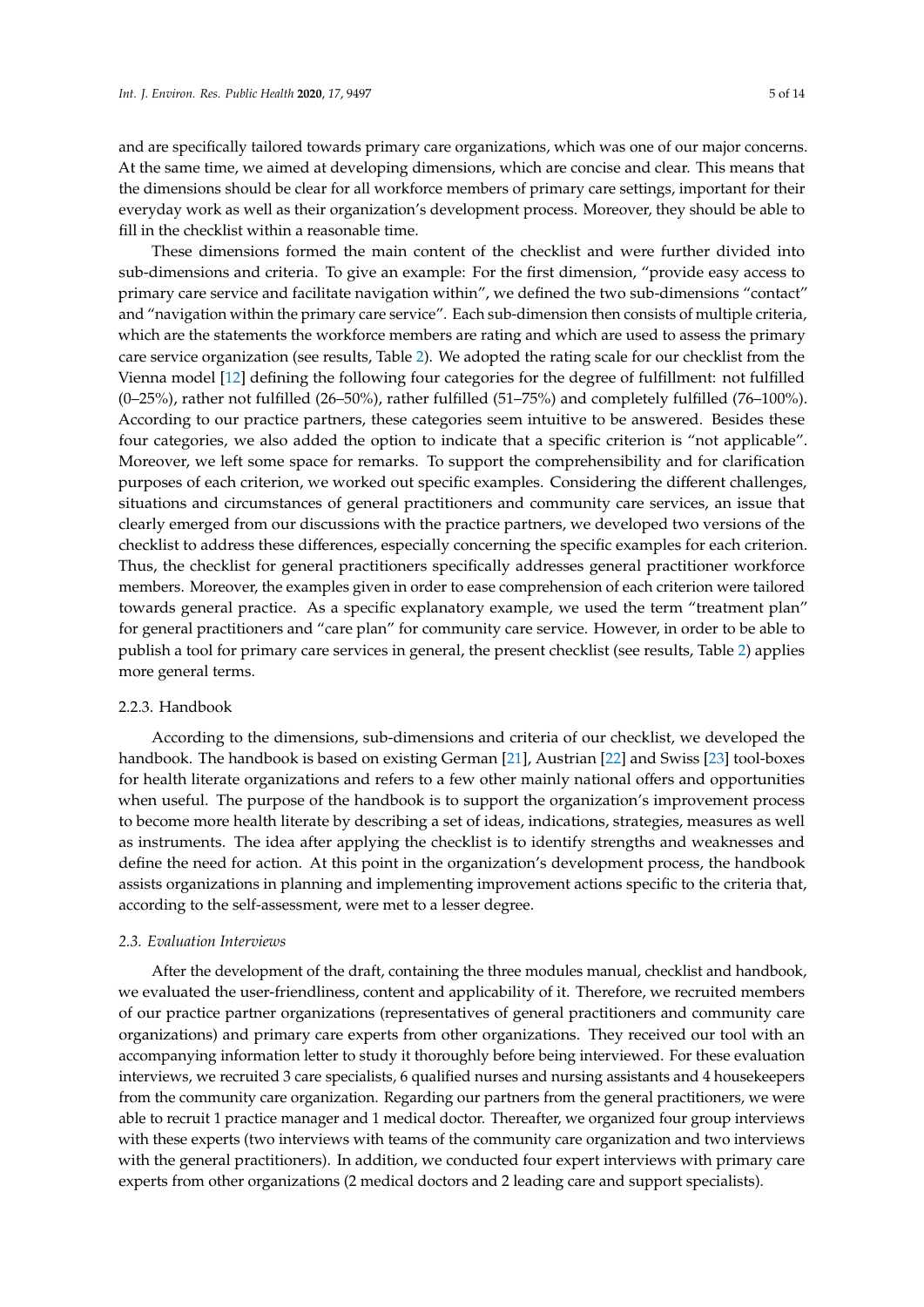# **Table 2.** "Organizational Health Literacy Self-Assessment Tool for Primary Care" (OHL Self-AsseT).

| 1. Provide easy access to primary care service and facilitate navigation within                                                                                                                                                                                                                                                                                                                                                                                                                                                                                                                                                                                                                                                                                                                                                                                                                                                                                                                                                                                                                                                                                                   |  |  |  |
|-----------------------------------------------------------------------------------------------------------------------------------------------------------------------------------------------------------------------------------------------------------------------------------------------------------------------------------------------------------------------------------------------------------------------------------------------------------------------------------------------------------------------------------------------------------------------------------------------------------------------------------------------------------------------------------------------------------------------------------------------------------------------------------------------------------------------------------------------------------------------------------------------------------------------------------------------------------------------------------------------------------------------------------------------------------------------------------------------------------------------------------------------------------------------------------|--|--|--|
| Contacting our primary care service is possible in a simple way for users. Access to our buildings and premises is clearly visible. Navigation within the primary care service is easy.                                                                                                                                                                                                                                                                                                                                                                                                                                                                                                                                                                                                                                                                                                                                                                                                                                                                                                                                                                                           |  |  |  |
| 1.1 Contact                                                                                                                                                                                                                                                                                                                                                                                                                                                                                                                                                                                                                                                                                                                                                                                                                                                                                                                                                                                                                                                                                                                                                                       |  |  |  |
| We offer several ways for our users to contact us (phone, email, website).<br>1.1.1<br>Our phone numbers, addresses and our website are clear and easy to find in directories (e.g., internet, information brochures).<br>1.1.2<br>Our website is user-friendly and easy to understand even for people with poor digital competencies as well as for people with physical and cognitive disabilities (e.g., use of plain language, adjustable font size,<br>1.1.3<br>available color choice, simple navigation, read-aloud function).<br>We react appropriately to questions from our users on the phone, through email or at the main entrance.<br>1.1.4<br>We offer easily accessible and understandable information about our location and the journey to our primary care service.<br>1.1.5                                                                                                                                                                                                                                                                                                                                                                                   |  |  |  |
| 1.2 Navigation within the primary care service                                                                                                                                                                                                                                                                                                                                                                                                                                                                                                                                                                                                                                                                                                                                                                                                                                                                                                                                                                                                                                                                                                                                    |  |  |  |
| The building and the entrance of our primary care services are clearly marked and visible (e.g., with signs, indications).<br>1.2.1                                                                                                                                                                                                                                                                                                                                                                                                                                                                                                                                                                                                                                                                                                                                                                                                                                                                                                                                                                                                                                               |  |  |  |
| The individual areas within our primary care service are clearly marked and visible (i.e., reception, waiting area, consultation room, meeting room, washrooms).<br>1.2.2                                                                                                                                                                                                                                                                                                                                                                                                                                                                                                                                                                                                                                                                                                                                                                                                                                                                                                                                                                                                         |  |  |  |
| 2. Communicating in plain and easy to understand language                                                                                                                                                                                                                                                                                                                                                                                                                                                                                                                                                                                                                                                                                                                                                                                                                                                                                                                                                                                                                                                                                                                         |  |  |  |
| Oral and written communication with our users is based on health literacy standards.                                                                                                                                                                                                                                                                                                                                                                                                                                                                                                                                                                                                                                                                                                                                                                                                                                                                                                                                                                                                                                                                                              |  |  |  |
| 2.1 Oral communication                                                                                                                                                                                                                                                                                                                                                                                                                                                                                                                                                                                                                                                                                                                                                                                                                                                                                                                                                                                                                                                                                                                                                            |  |  |  |
| We create circumstances that allow calm communication (e.g., relocate to an appropriate room, closing doors).<br>2.1.1<br>We dedicate sufficient time for conversations with our users.<br>2.1.2<br>We use plain language in a conversation with our users (e.g., when explaining the intake of medication or clarifying technical terms).<br>2.1.3<br>In conversations with our users, we ensure the information given is understood (e.g., through conversation techniques such as teach-back).<br>2.1.4<br>We explicitly encourage our users to ask questions or to express any concerns.<br>2.1.5<br>We provide written notes on important information and key messages from the conversation with our users if required.<br>2.1.6<br>We respond to different needs and language requirements of our users (e.g., through mother tongue assistance, visual material and pictograms).<br>2.1.7<br>We have guidelines for<br>2.1.8<br>a. verbal communication, which follows health literacy best practices (according to questions 2.1.1–2.1.7),<br>b. communicating in risk situations (e.g., communicating bad news, preparation for surgical interventions, new therapies). |  |  |  |
| 2.2 Written communication                                                                                                                                                                                                                                                                                                                                                                                                                                                                                                                                                                                                                                                                                                                                                                                                                                                                                                                                                                                                                                                                                                                                                         |  |  |  |
| We use plain language in our written materials and information (e.g., in information sheets, forms).<br>2.2.1<br>We design clear and easy-to-understand written material and information (e.g., by using appropriate font size, line spacing, color contrast, images).<br>2.2.2<br>We provide and recommend material and resources (e.g., brochures, digital applications) that are:<br>2.2.3<br>a. up to date,<br>b. technically correct,                                                                                                                                                                                                                                                                                                                                                                                                                                                                                                                                                                                                                                                                                                                                        |  |  |  |
| c. available in the mother tongue of the larger user groups.<br>We provide assistance for our users in completing forms (e.g., in case of referrals, registration, patient decree).<br>2.2.4<br>We have guidelines for written communication, which take into account the above-mentioned aspects of communication following health literacy best practices (question 2.2.1–2.2.4).<br>2.2.5                                                                                                                                                                                                                                                                                                                                                                                                                                                                                                                                                                                                                                                                                                                                                                                      |  |  |  |
| 3. Promoting health literacy of our users                                                                                                                                                                                                                                                                                                                                                                                                                                                                                                                                                                                                                                                                                                                                                                                                                                                                                                                                                                                                                                                                                                                                         |  |  |  |
| We enhance health literacy of our users and support them to be experts of their well-being as well as to cope with chronic conditions.                                                                                                                                                                                                                                                                                                                                                                                                                                                                                                                                                                                                                                                                                                                                                                                                                                                                                                                                                                                                                                            |  |  |  |
| 3.1 Empowering our users to use health information                                                                                                                                                                                                                                                                                                                                                                                                                                                                                                                                                                                                                                                                                                                                                                                                                                                                                                                                                                                                                                                                                                                                |  |  |  |

3.1.1 We empower our users

- a. **to access health information** (e.g., by referencing good and reliable sources of information, brochures, links, contact person),
- b. **to appraise health information** (e.g., through explanation, replying to inquiries),
- c. **to evaluate health information** (e.g., through informing and explaining different options and their advantages and disadvantages),
- d. **to apply health information** to make informed decisions in regards to their own health (e.g., decisions regarding diagnostic methods and therapies, changes in lifestyle).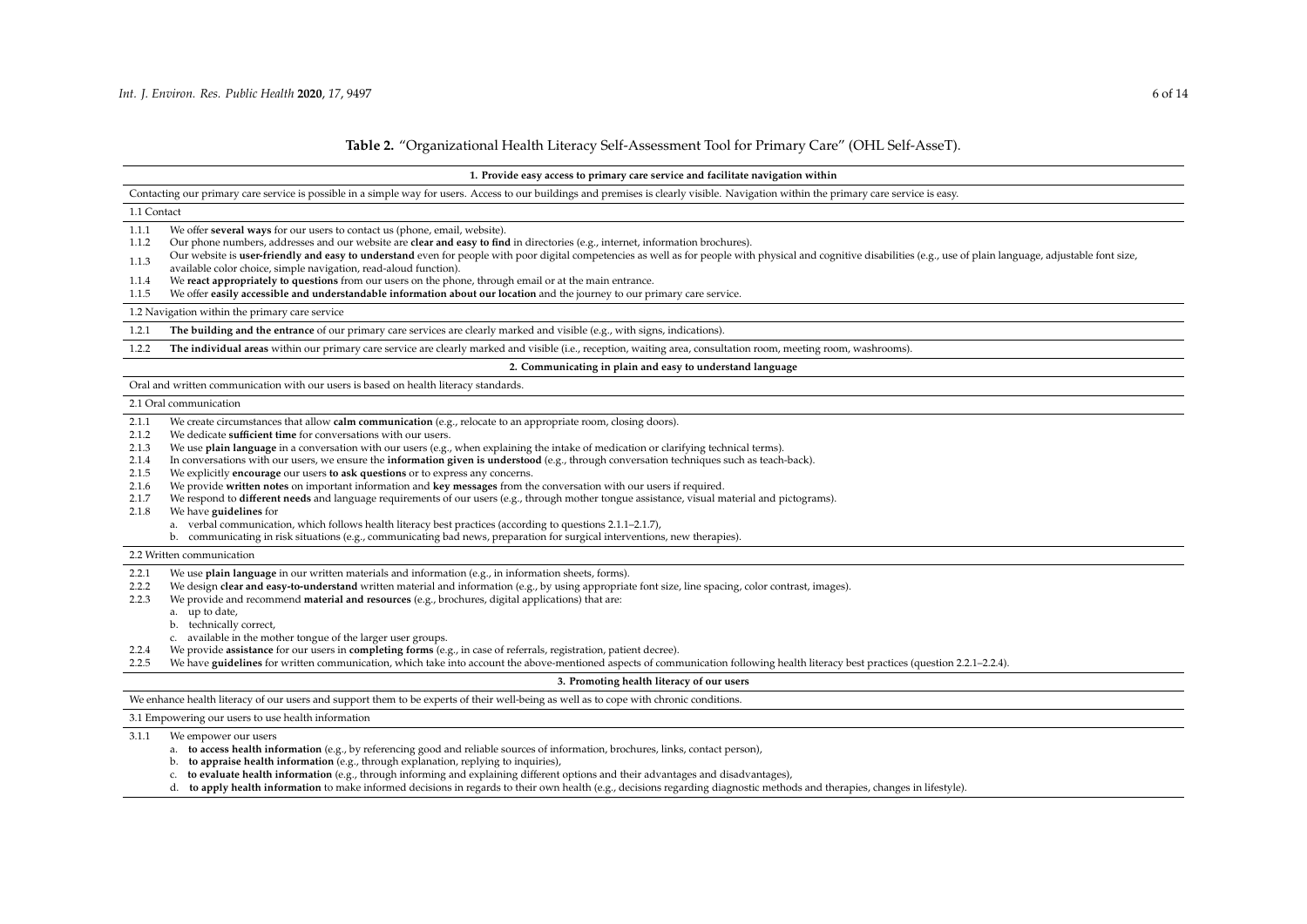3.2 Promoting an active role and self-management of our users

- 3.2.1 We **provide information** to our users about:
	- a. **the treatment schedule**/**care plan,**
	- b. possible ways they **can contribute to coping with their condition,**
	- c. their contribution to their **mental and physical health.**
- 3.2.2 We offer **courses** to our users about the following topics, or we refer them to other adequate providers:
	- a. **coping with chronic disease** (self-management),
	- b. **lifestyle changes** (e.g., nutrition and exercise, health coaching, stop smoking),
	- c. **use of health information and conversational skills** (e.g., how to find trustworthy health information, contributing to a good and informative conversation with a health professional).

### **4. Promoting health literacy of sta**ff **members**

Enhancing health literacy of our users is part of our staff members' professional competence. Health literacy is part of the personnel development. Note: The following questions are particularly for staff members in direct contact with users.

4.1 Know-how and professional competence

### 4.1.1 We as staff members know

- a. the meaning of **health literacy** (note: see instruction for a definition),
- b. how to **enhance the health literacy** of our users (e.g., provide trustworthy information, simple and easy-to-understand communication, promoting self-management competences),
- c. where to find **good and reliable information** for our users (e.g., about symptoms, diagnostic methods, therapies, guidelines of the health system).

#### 4.2 Personnel development

- 4.2.1 We receive **training and**/**or materials** to build and extend our knowledge of health literacy.
- 4.2.2 We receive training in **health literate communication:**
	- a. the use of plain language (no jargon and technical terms, simple sentences),
	- b. active listening and how to stimulate questions being asked,
	- c. the use of reconfirmation techniques to ensure our users have understood the context of the conversation (e.g., Chunk-and-Check, Teach-Back),
	- d. supporting conversations with written and audiovisual tools,
	- e. dealing with users speaking a foreign language,
	- f. motivational interviewing,
	- g. communicating in risk situations.
- 4.2.3 We receive training and/or materials about how to support our users:
	- a. **to cope with common chronic disease** (self-management),
	- b. through **lifestyle changes** (e.g., nutrition and exercise, health coaching, stop smoking).

4.3 Staff members' health

- 4.3.1 Staff members are supported in **their personal health literacy** (e.g., through training):
	- a. dealing with professional health risks,
		- b. lifestyle changes.

#### **5. Incorporating health literacy into the management and organizational structure**

Health literacy is part of the management principles of our organization and is embedded in the structure, processes and culture of our primary care service team. Health literacy is a development goal of our primary care o We collect feedback from our users to issue and refine documents and services.

Note: Depending on how your primary care team is organizationally embedded, you may only be able to answer questions for your primary care team and/or also for your primary care organization.

5.1 Health literacy as an organizational responsibility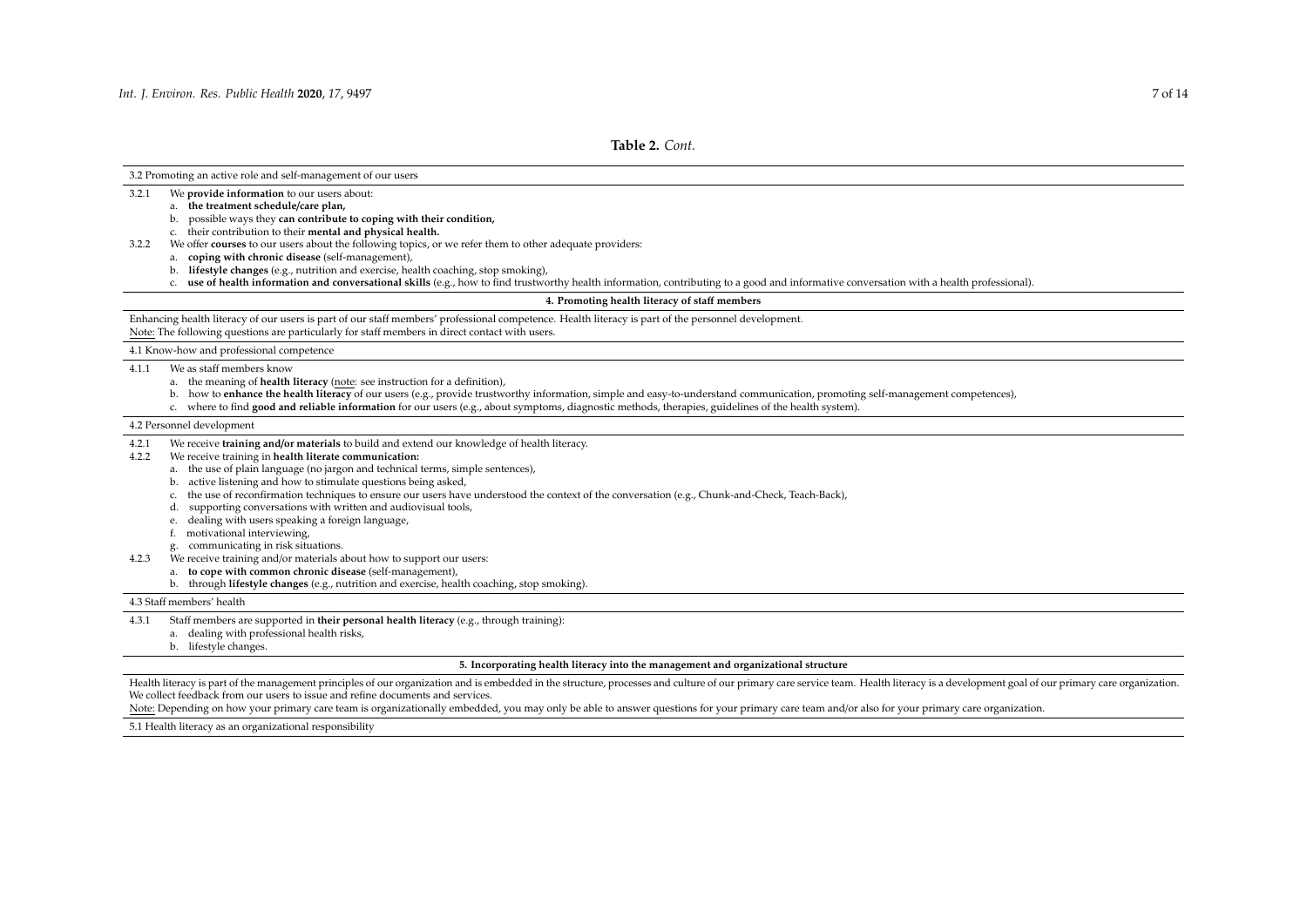# **Table 2.** *Cont.*

| 5.1.1 | In our strategic documents, health literacy is defined as an organizational responsibility (e.g., in the mission statement, in policies, in business goals).<br>Answer for                                                 |
|-------|----------------------------------------------------------------------------------------------------------------------------------------------------------------------------------------------------------------------------|
|       | i. primary care team                                                                                                                                                                                                       |
|       | ii. primary care organization                                                                                                                                                                                              |
| 5.1.2 | We provide financial support and recruit a responsible person to enhance organizational health literacy.                                                                                                                   |
|       | Answer for                                                                                                                                                                                                                 |
|       | i. primary care team                                                                                                                                                                                                       |
|       | ii. primary care organization                                                                                                                                                                                              |
|       | 5.2 Health literacy as a development goal                                                                                                                                                                                  |
| 5.2.1 | We define and implement goals and measures to further develop as a health literate organization.                                                                                                                           |
|       | Answer for                                                                                                                                                                                                                 |
|       | i. primary care team                                                                                                                                                                                                       |
|       | ii. primary care organization<br>We regularly review whether our goals and measures to further develop as a health literate organization are being reached and refine them accordingly.                                    |
| 5.2.2 | Answer for                                                                                                                                                                                                                 |
|       | i. primary care team                                                                                                                                                                                                       |
|       | ii. primary care organization                                                                                                                                                                                              |
|       | 5.3 Organizational culture                                                                                                                                                                                                 |
|       | Health literacy is an important topic for our management, and this is regularly communicated.                                                                                                                              |
| 5.3.1 | Answer for                                                                                                                                                                                                                 |
|       | i. primary care team                                                                                                                                                                                                       |
|       | ii. primary care organization                                                                                                                                                                                              |
| 5.3.2 | We are convinced that it is important to enhance the health literacy of our users. Therefore, we want to further develop as a health literate organization.                                                                |
|       | Answer for<br>i. primary care team                                                                                                                                                                                         |
|       | ii. primary care organization                                                                                                                                                                                              |
|       | 5.4 User involvement - feedback                                                                                                                                                                                            |
|       |                                                                                                                                                                                                                            |
|       | We gather feedback from our users on the following aspects, and it will be considered in the development and improvement of our services and documents: medical care, services and processes (e.g., making contact, access |
| 5.4.1 | to the doctor's office/our spaces, referrals, support services, care services, medical measures, provided information)<br>Answer for                                                                                       |
|       | i. primary care team                                                                                                                                                                                                       |
|       | ii. primary care organization                                                                                                                                                                                              |
|       | We gather feedback from our users on the following aspects, and it will be considered in the development and improvement of our services and documents: documents, materials and resources (e.g., brochures, forms,        |
| 5.4.2 | declaration of consent, digital applications)                                                                                                                                                                              |
|       | Answer for                                                                                                                                                                                                                 |
|       | i. primary care team                                                                                                                                                                                                       |
|       | ii. primary care organization                                                                                                                                                                                              |
|       | 6. Promoting health literacy at care interfaces, networks and further activities of the organization                                                                                                                       |
|       | We support our users at care interfaces.                                                                                                                                                                                   |
|       | Networking with external services is used to enhance health literacy of our users. The organization is active in promoting health literacy beyond its performance mandate.                                                 |

Note: Depending on how your team is organizationally embedded, you may only be able to answer questions for your team or also for your primary care organization.

6.1 Care interfaces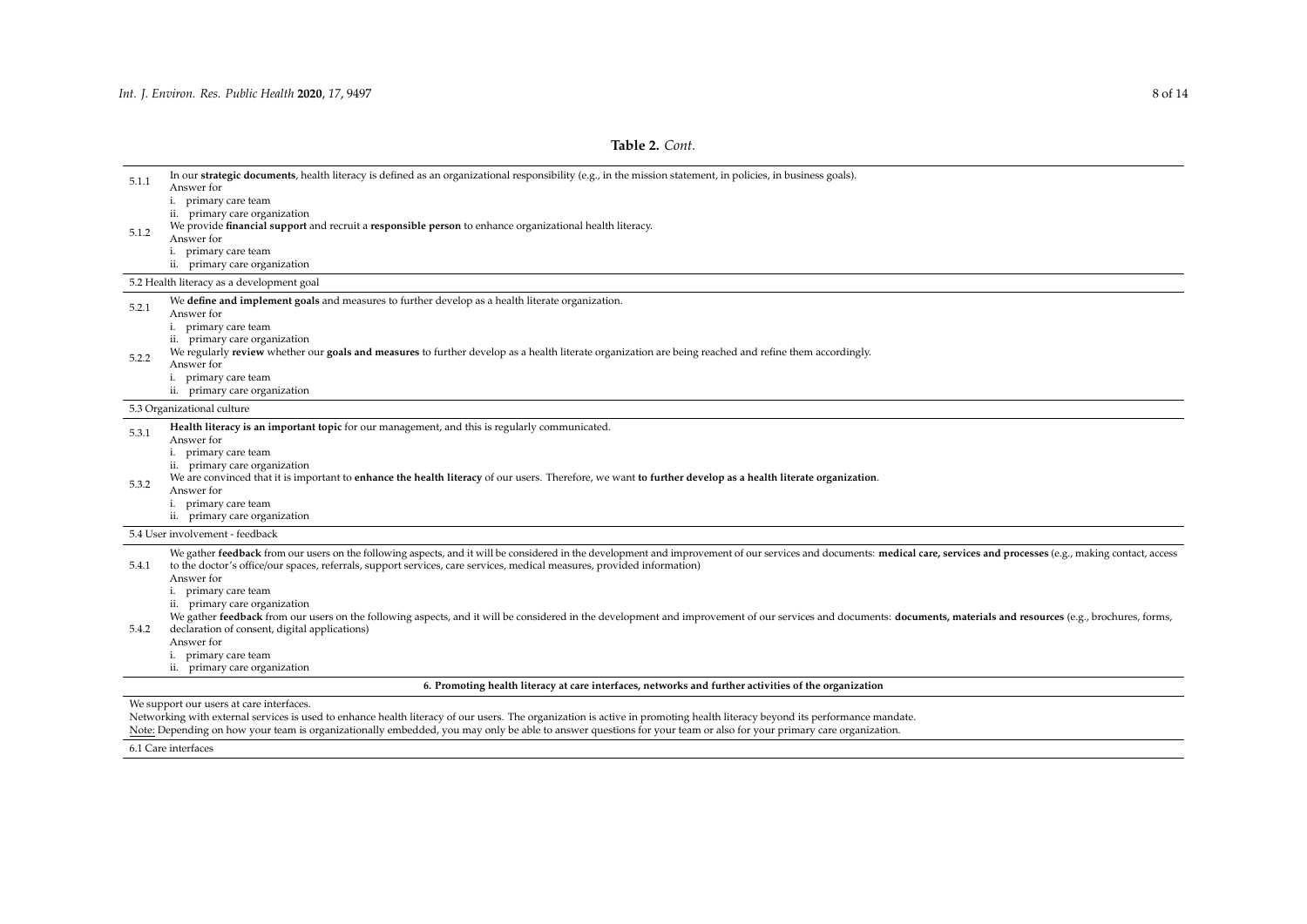# **Table 2.** *Cont.*

6.1.1 In case of a referral, we **ask** our users whether further support is needed.<br>6.1.2 We **support the transfer** of our users to other service providers (e.g., arrances)

6.1.2 We **support the transfer** of our users to other service providers (e.g., arranging appointments, collecting documents and filling in forms through information exchange between service providers).<br> **In between visits** 

6.1.3 **In between visits**, we **contact** our users in order to ensure they have understood their diagnosis, their treatment schedule/care plan and health care services and are able to implement the first steps.<br>6.1.4 We poi

6.1.4 We point out **possible further important services** (e.g., pharmacists, community care services, physicians, podiatry, etc.) to our users.

6.2 Networking and further activities

6.2.1 information and self-management). Along with other organizations and partners, we offer and develop resources and materials to enhance health literacy of our users (courses, consulting services and information materials on how to handle health

Answer for

i. primary care team

ii. primary care organization

We are committed to **promoting health literacy on a higher level** (e.g., supporting research and practical projects, activities to promote changes on a political level).

Answer for

i. primary care team

ii. primary care organizations

**We distribute our activities and experiences** in health literacy in internal and external committees, publications, presentations, etc.

Answer for

i. primary care team

<span id="page-8-0"></span>ii. primary care organizations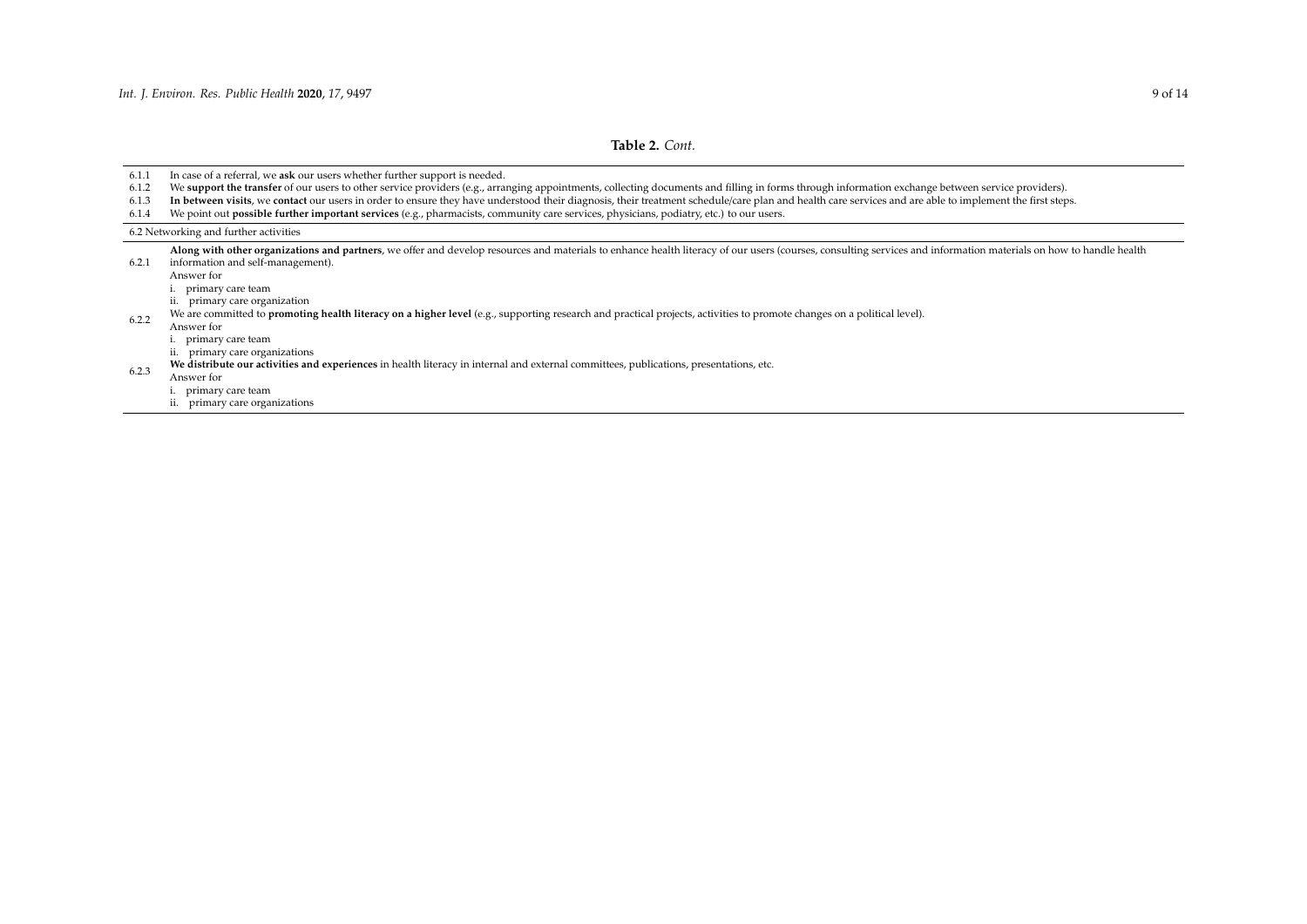The interviews were conducted in a semi-structured way and followed a specifically developed guideline to allow for systematic feedback. We asked for feedback on each module separately. The questions targeted aspects such as comprehensibility, the process of the assessment, relevance of the dimensions, completeness of relevant criteria, accurate examples, practical relevance, usability, user-friendliness and general impression. Here are some example questions: "How relevant is the content of the manual/checklist/handbook?", "If you were given the manual and the checklist to perform a self-assessment, would you need any additional information?", "Are the dimensions presented in the checklist understandable?" and "How do you rate the length of the checklist? Is there content missing or that could be left out?". All interviews were recorded and logged.

# *2.4. Results of Evaluation Interviews*

The results of the interviews were collected, categorized and processed in one spreadsheet. Subsequently, we examined the condensed feedback and implemented valuable indications and suggestions into the here presented self-assessment tool (manual, checklist and handbook). Overall, the tool received very positive feedback in the interviews. Briefly, the specific and clear directions, as well as the explanatory graphics in all of the modules, were appreciated. The clear instruction of the manual and the recommendation of building an interprofessional self-assessment-team to consider different opinions within the organization were valued. On the other side, difficulties were mentioned in understanding the theoretical part of the manual, wherefore we rewrote that part in a more comprehensible language. Furthermore, the comprehensiveness of the criteria and the consideration of the two settings in the checklist were appreciated. The interview partners highlighted the clear and accurate examples in the checklist, which were given for each criterion. Despite being slightly overwhelmed by the thoroughness of the criteria, the participants did not recognize any shortening or downgrading potential and considered the comprehensive list of criteria inevitable. In order to successfully implement and distribute the tool, the interview partners emphasized the commitment of the organization's management and the provision of incentives, therefore. As every organizational development process is dependent on the management's commitment, we considered this aspect more specific in the manual as well as the handbook.

# *2.5. Translation of the Checklist*

To provide the checklist also for primary care organizations in non-German-speaking countries and other interested parties, we translated the final version of our checklist into English. Thereby, we matched our translation (language, but not content) with the already existing tools in English language [\[13](#page-13-6)[,14\]](#page-13-7).

# **3. Results**

The self-assessment tool called "Organizational Health Literacy Self-Assessment-Tool for Primary Care" (OHL Self-AsseT) consists of the following three modules: (1) manual, (2) checklist, (3) handbook. The self-assessment tool (including the checklist) has originally been developed in German language.

# *3.1. Manual*

The manual gives a brief introduction to the topics of health literacy, health literate organizations as well as organizational development in general. Aside from the theoretical introduction, the manual mainly focuses on detailed and clear instructions on how to perform the self-assessment. Briefly, the manual includes how to evaluate the current level of health literacy of a particular primary care organization or network and how to proceed from thereon.

First, it is recommended to conduct the self-assessment in consultation with the organization's management and to decide whether the assessment is performed for the team only or for the possible corresponding organizations as well. An interprofessional team of at least two workforce members is recommended to undertake the self-assessment. This procedure allows the integration of different perspectives within the organization. This so-called self-assessment-team can be built separately or be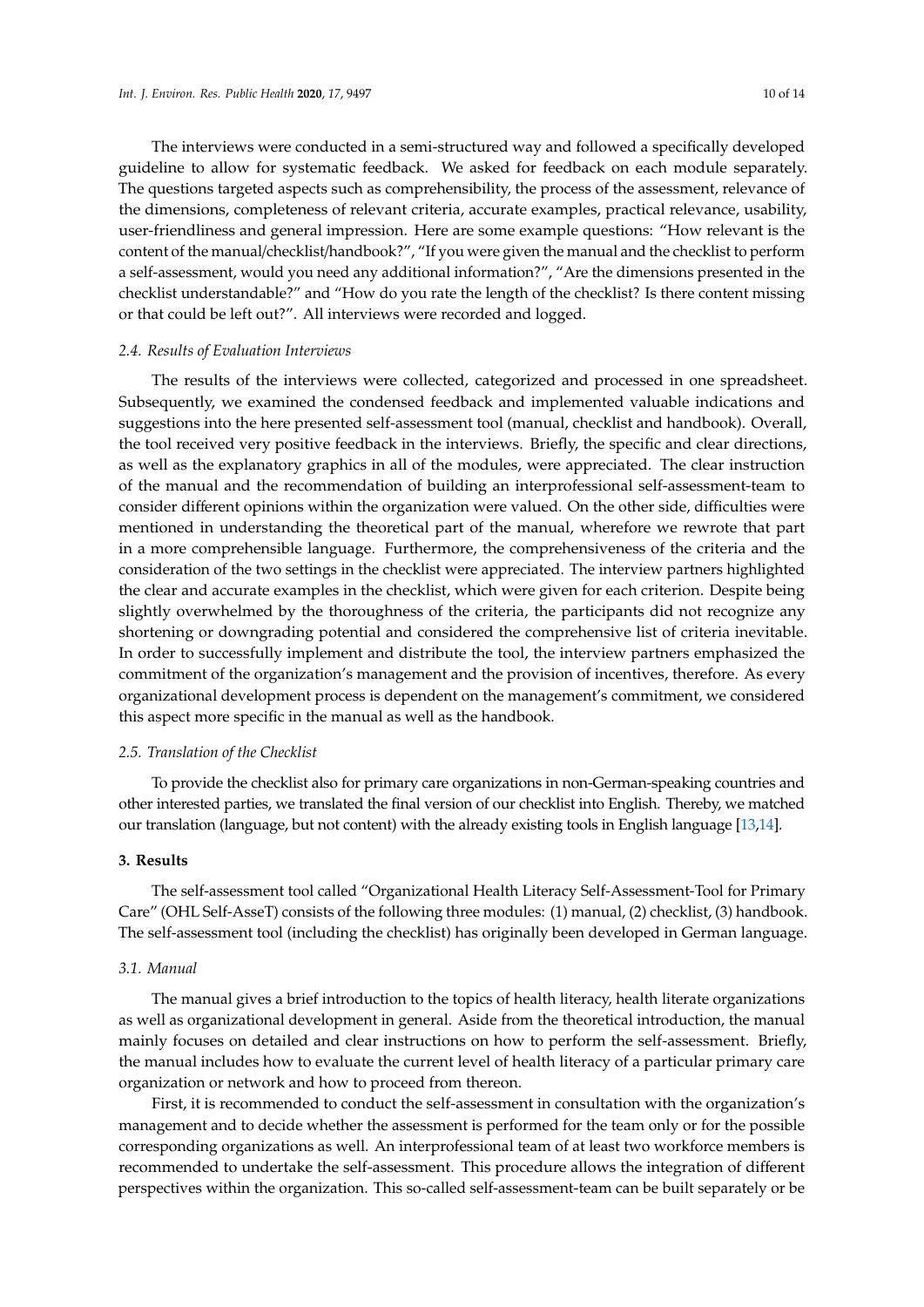represented by an already existing quality management team. Moreover, we recommend designating a responsible person for the coordination of the self-assessment process. persented by an alleady existing quality management team. Moreover, we recommend designating

As quality improvement processes always proceed stepwise, the manual describes five steps to evolve towards a more health literate health care organization (Figure [1\)](#page-10-0). The second module (checklist), together with the enclosed material (see below), thereby covers steps  $1$  to  $3$ , which can be conducted in one or two meetings of around two hours total time required. The idea is that every member of the self-assessment-team fills in the checklist according to his or her own personal opinion. Thereafter, the self-assessment-team discusses their individual ratings and together reaches a consensus for their entire organization (step 1). Based on the consensus, the team identifies strengths, weaknesses and needs for action (step 2) and defines one to three development goals (step 3). Thereupon, the self-assessment-team reviews the development goals, discusses and defines one or two improvement measures per goal (step 4). In this process, the handbook assists them. This step takes one or two meetings of approximately one hour in total duration. Additionally, the defined measures need to be coordinated with the management. In the last step, the organization implements and regularly reviews the endorsed measures (step 5). The time required for implementing and reviewing defined measures cannot be indicated, as this depends on the organizational circumstances. In order to get a complete overview of the current level of organizational health literacy, it is recommended to check all the dimensions of the tool. However, as the tool is comprehensive but also modularized, it can be used lite announced or the tool. However, as the tool is comprehensive succase modularized, it can be asset<br>either for a total organizational assessment or for an assessment of a specific aspect of organizational health literacy. comprehensive but also modulated the used either for a total decompany or a specific dispect or organization for an assessment of a specific aspect of organizational health literacy.

<span id="page-10-0"></span>

**Figure 1.** Stepwise organizational improvement process. **Figure 1.** Stepwise organizational improvement process.

# *3.2. Checklist*

To consider the heterogeneity of primary care settings, originally, two separate questionnaires were developed, one for general practitioners and one for community care services. However, as mentioned above, here, we present the generic version (Table [2\)](#page-8-0). Furthermore, the tool considers different organizational structures, such as whether a general practitioner or a care team belongs to a head organization (see checklist dimensions 5 and 6).

# *3.3. Handbook*

The handbook describes a set of ideas, indications, strategies, measures and instruments to support primary care settings in Switzerland in improving aspects of organizational health literacy. The handbook is based on the structure of the checklist (Table [2\)](#page-8-0). However, there is no separation between the two settings, general practitioners and community care service. Each chapter starts with a short introduction on the relevance and the practical application of the corresponding dimension and is followed by descriptions and links to specific measures, instruments or training. The handbook intends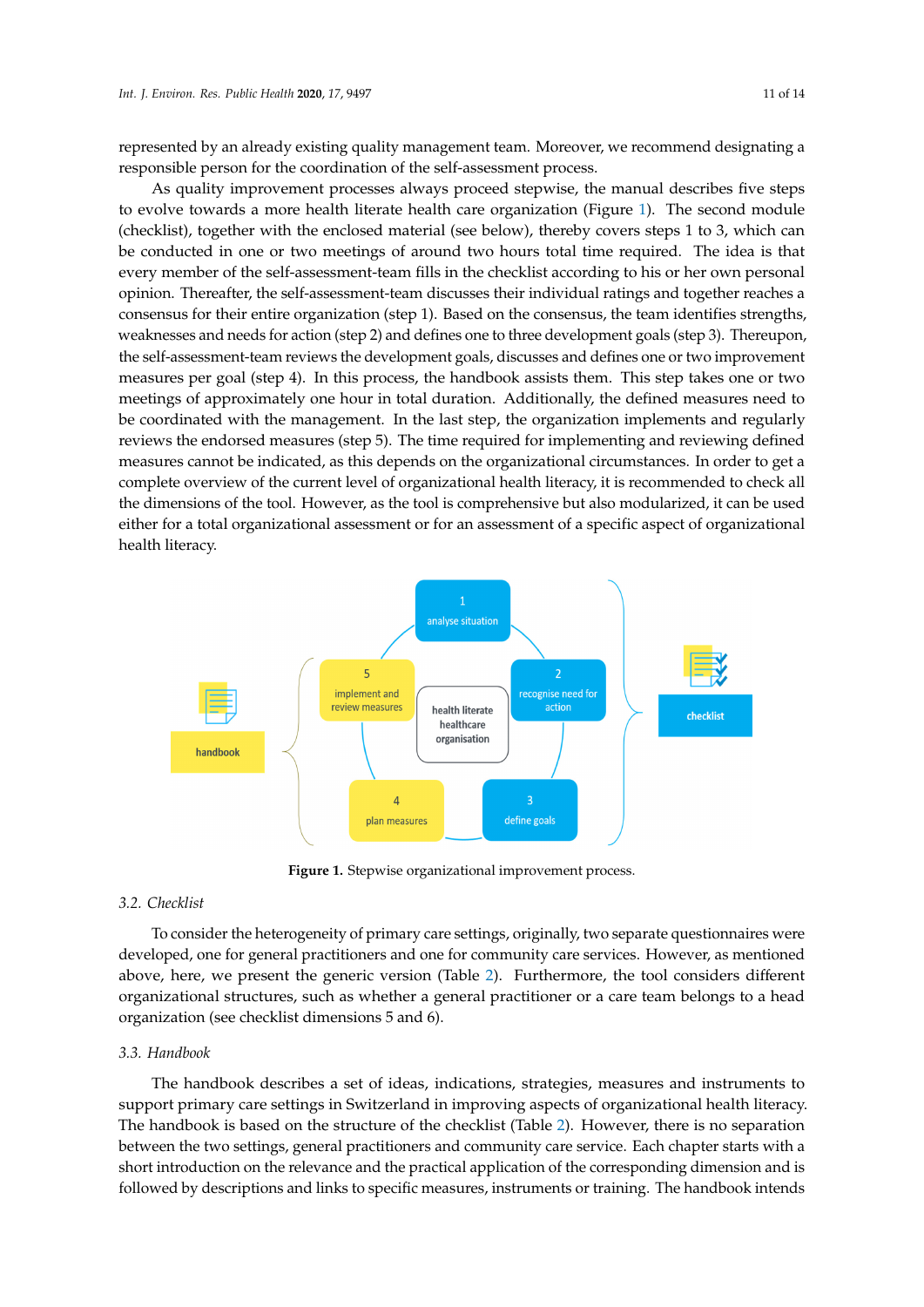to be a reference and does not guarantee to be complete, as it only represents a range of instructions and methods that were evaluated for quality and reliability. Moreover, it only refers to non-commercial providers and offers and recognized public institutions.

# **4. Discussion**

The aim of the article was to present a self-assessment tool, which was developed to assess and improve organizational health literacy in primary care organizations in Switzerland. Considering the lack of comprehensive tools and interventions to evaluate and strengthen organizational health literacy in primary care settings [\[10,](#page-13-3)[20\]](#page-13-13), this "Organizational Health Literacy Self-Assessment-Tool for Primary Care" (OHL Self-AsseT) provides a practice-oriented intervention for primary care organizations to independently assess and improve their organizations' health literacy. The self-assessment tool consists of three modules: (1) manual, (2) checklist (Table [2\)](#page-8-0), (3) handbook. These three modules not only enable primary care organizations to independently perform a self-assessment but also include guidance in improving health literacy within their organization as well as of their users. To ensure practice relevance, the present self-assessment tool has been developed in collaboration with various experts in primary care settings.

In accordance with the validated, comprehensive V-HLO tool [\[13\]](#page-13-6), the dimensions, sub-dimensions and criteria of the OHL Self-AsseT consider a broad understanding of health literacy [\[6](#page-12-5)[,24\]](#page-13-17) and focus on developing organizational structures and processes to improve health literacy sustainably. With the objective of providing a concise and application-oriented tool and with respect to our literature review, we condensed the ten attributes of health literate health care organizations [\[8\]](#page-13-1) or the nine standards of the V-HLO [\[13\]](#page-13-6), respectively, into six dimensions specific for primary care organizations. Thus, the checklist (Table [2\)](#page-8-0) resulted in a concise tool that supports primary care organizations in promoting health literacy.

In contrast to the V-HLO tool, but in accordance with the Tasmanian tool [\[14\]](#page-13-7), the present tool not only provides an assessment of health literacy but supports organizations with an according handbook to systematically improve organizational health literacy. This handbook is consistent with the more up-to-date health literacy toolkits [\[10\]](#page-13-3) that provide only evidence-based recommendations and best practices to implement health literacy promoting measures. Moreover, the handbook reflects the dimensions of the self-assessment and facilitates the application of the tool. However, despite considering the practical level during the development of the entire self-assessment tool, its applicability in organizational practices has not been tested so far.

# *4.1. Future Directions*

To verify practical feasibility and effectiveness, we will apply the self-assessment tool in four general practitioners and eight community care teams in the canton of Zurich over a period of six months. For detailed evaluation in terms of user-friendliness, usability, usefulness and potential development processes towards a more health literate organization, focus groups with interprofessional workforce members and expert interviews with leaders of those organizations will be conducted. Moreover, a standardized questionnaire assesses the development of knowledge in and attitude towards health literacy of the entire workforce of these pilot companies. Based on the evaluation results, we will adapt the self-assessment tool one more time and provide all materials free of charge. The results of this practical evaluation will be published later.

Once the self-assessment tool is approved in everyday practice, it still needs to be ensured that primary care organizations make efforts to increase their organizations' health literacy and independently apply the tool. Thus, we are fully aware of the need to provide incentives so that general practitioners and community care organizations voluntarily apply and implement the self-assessment tool. Therefore, in a further step, we will be working on an implementation strategy of the present self-assessment tool in order to accomplish sustainable changes and development processes in primary care organizations. A possible relevant framework to successfully implement the OHL Self-AsseT in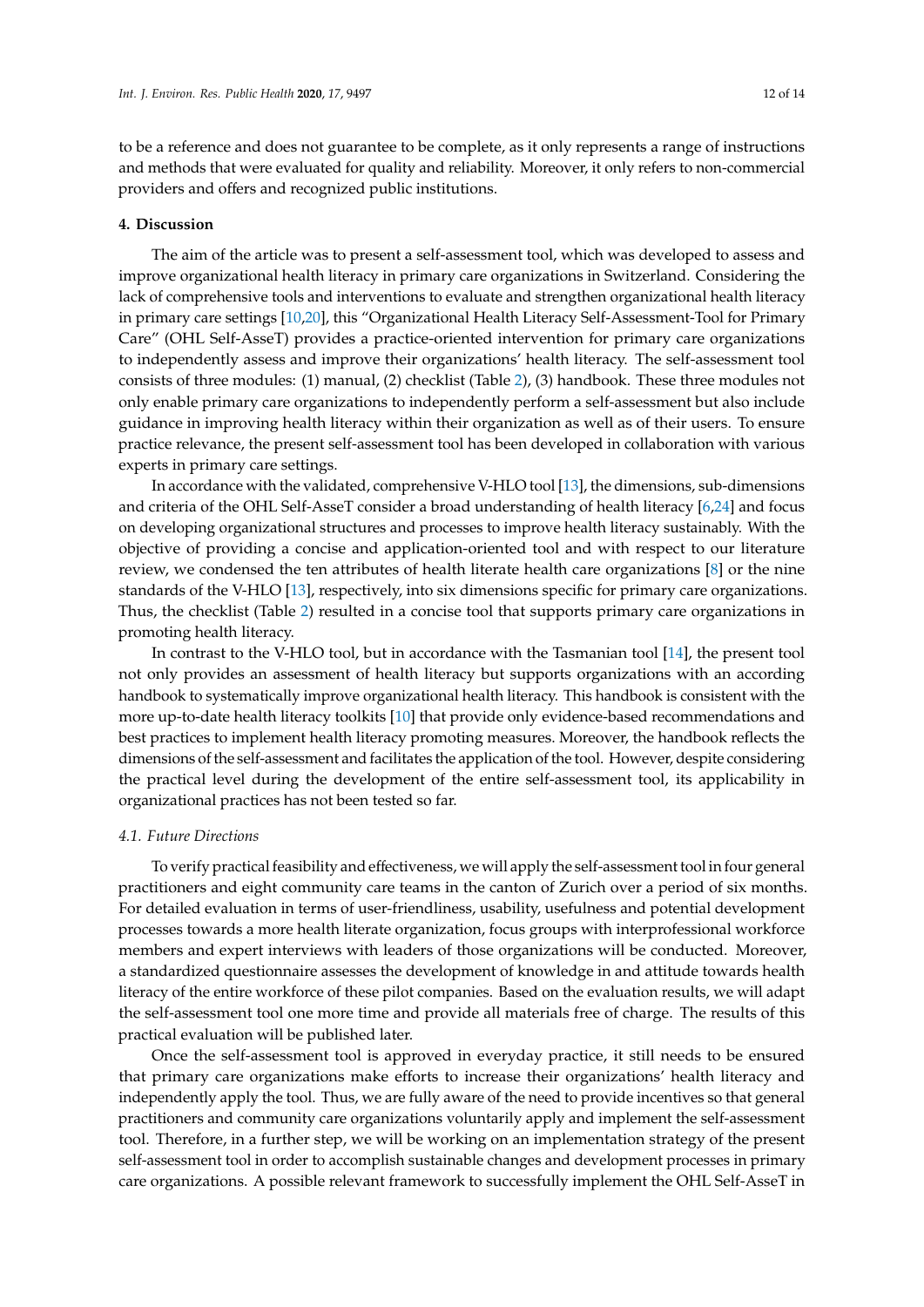primary care settings that could be considered during this process is the famous "behavior change wheel" [\[25\]](#page-13-18). Important steps in this direction and the involvement of relevant stakeholders are necessary for a successful future of this field.

# *4.2. Limitations*

We acknowledge that the development of the present OHL Self-AsseT is not without limitations. Ideally, a larger cohort of users could have been involved in the development and evaluation of the tool—specifically, in terms of our group and expert interviews. However, we used our resources to the maximum, and with our future directions, we are confident to be able to further optimize our tool.

# **5. Conclusions**

Conclusively, the present tool adds to the development of health literate health care organizations by a comprehensive package of tools (manual, checklist (Table [2\)](#page-8-0) and handbook), including assessment and interventions for primary care needs specifically. The participative development with practice partners and experts has shown great acceptance and, therefore, may support successful implementation in primary care settings. In order to scale the implementation of the present "Organizational Health Literacy Self-Assessment-Tool for Primary Care" (OHL Self-AsseT) up, an evaluation of its application in several pilot companies is planned. The evaluated and refined self-assessment tool could serve as a powerful instrument to improve organizational health literacy internationally, not only in primary care settings in Zurich or Switzerland.

Nonetheless, a future systematic implementation thereof is necessary to improve health literacy system-wide. Therefore, organizational health literacy needs to be considered on the political agenda. Furthermore, it is also important to integrate health literacy in the education and training of health care professionals.

**Author Contributions:** Conceptualization, methodology, writing—original draft preparation, writing—review and editing, project administration, S.M.D.G. and D.V. Writing—original draft preparation, writing—review and editing, D.N.-F. Writing—review and editing, project administration, D.N. All authors have read and agreed to the published version of the manuscript.

**Funding:** This project was funded by "Gesundheitsförderung Schweiz" and realized by the Careum Foundation Zurich and the Health Department of the Canton Zurich, in cooperation with the practice partners "mediX Zürich" (network of general practitioners) and "Spitex Zürich Limmat" (community care organization).

**Acknowledgments:** We would like to acknowledge the friendly cooperation and help from our colleagues from Austria (Gesundheit Österreich GmbH), practices partners and interview partners.

**Conflicts of Interest:** The authors declare no conflict of interest. The funders had no role in the design of the study; in the collection, analyses, or interpretation of data; in the writing of the manuscript, or in the decision to publish the results.

# **References**

- <span id="page-12-0"></span>1. Kickbusch, I.; Maag, D. *International Encyclopedia of Public Health*; Academic Press: San Diego, CA, USA, 2008.
- <span id="page-12-1"></span>2. Centers for Disease Control and Prevention. What is Health Literacy? Available online: [https:](https://www.cdc.gov/healthliteracy/learn/index.html?ACSTrackingID=USCDC_501-DM39562&ACSTrackingLabel=New%20Definitions%20of%20Health%20Li) //www.cdc.gov/healthliteracy/learn/index.html?ACSTrackingID=[USCDC\\_501-DM39562&ACSTrackingLabel](https://www.cdc.gov/healthliteracy/learn/index.html?ACSTrackingID=USCDC_501-DM39562&ACSTrackingLabel=New%20Definitions%20of%20Health%20Li)= [New%20Definitions%20of%20Health%20Li](https://www.cdc.gov/healthliteracy/learn/index.html?ACSTrackingID=USCDC_501-DM39562&ACSTrackingLabel=New%20Definitions%20of%20Health%20Li) (accessed on 26 October 2020).
- <span id="page-12-2"></span>3. Paasche-Orlow, M.K.; Wolf, M.S. The causal pathways linking health literacy to health outcomes. *Am. J. Health Behav.* **2007**, *31* (Suppl. 1), S19–S26. [\[CrossRef\]](http://dx.doi.org/10.5993/AJHB.31.s1.4) [\[PubMed\]](http://www.ncbi.nlm.nih.gov/pubmed/17931132)
- <span id="page-12-3"></span>4. Sørensen, K.; Pelikan, J.M.; Röthlin, F.; Ganahl, K.; Slonska, Z.; Doyle, G.; Fullam, J.; Kondilis, B.; Agrafiotis, D.; Uiters, E.; et al. Health literacy in Europe: Comparative results of the European health literacy survey (HLS-EU). *Eur. J. Public Health* **2015**, *25*, 1053–1058. [\[CrossRef\]](http://dx.doi.org/10.1093/eurpub/ckv043) [\[PubMed\]](http://www.ncbi.nlm.nih.gov/pubmed/25843827)
- <span id="page-12-4"></span>5. Berkman, N.D.; Sheridan, S.L.; Donahue, K.E.; Halpern, D.J.; Crotty, K. Low health literacy and health outcomes: An updated systematic review. *Ann. Intern. Med.* **2011**, *155*, 97–107. [\[CrossRef\]](http://dx.doi.org/10.7326/0003-4819-155-2-201107190-00005) [\[PubMed\]](http://www.ncbi.nlm.nih.gov/pubmed/21768583)
- <span id="page-12-5"></span>6. Kickbusch, I.; Pelikan, J.M.; Apfel, F.; Tsouros, A.D. Health Literacy. In *The Solid Facts*; World Health Organization: Geneva, Switzerland, 2013; ISBN 978 92 890 00154.